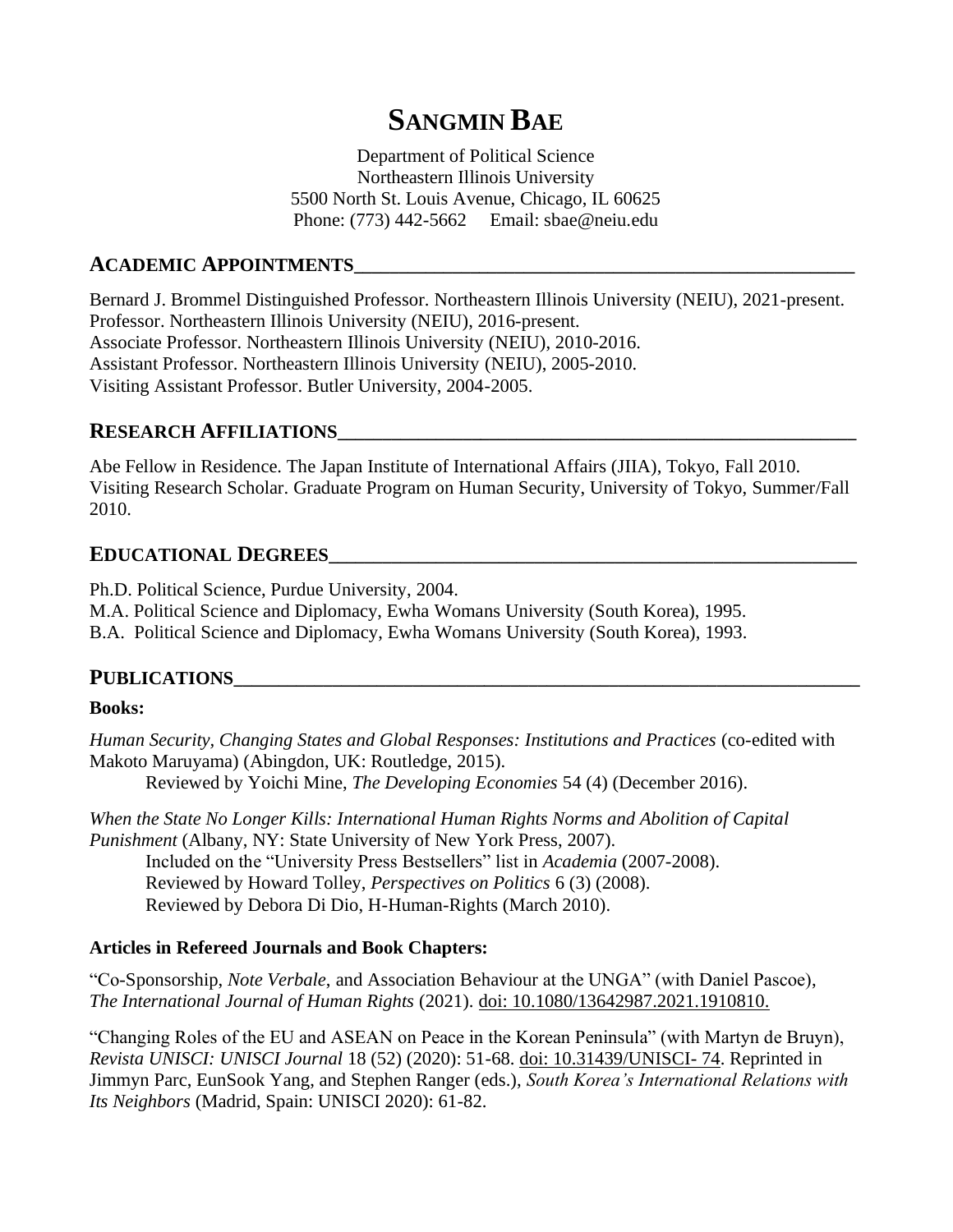"Idiosyncratic Voting in the UNGA Death Penalty Moratorium Resolutions" (with Daniel Pascoe), *The International Journal of Human Rights* (2020). [doi: 10.1080/13642987.2020.1804370.](https://doi.org/10.1080/13642987.2020.1804370)

"The Role of Institutions in the Norm Life Cycle: The United Nations and the Anti-Capital Punishment Norm." In *Comparative Capital Punishment Law*, edited by Carol Steiker and Jordan Steiker (Cheltenham/Northampton: Edward Elgar, 2019): 232-246.

"The Wax and Wane of Human Security Norms: Revisiting the Cases of Japan and Canada" (with David Diaz), *Journal of Human Security Studies* 7 (2) (2018): 58-78.

"Active in Not Being Active (AINBA): How East Asian Powers Accept R2P" (with Amy Infanzon and Michael Abbe), *Asian Journal of Political Science* 26 (1) (2018): 16-43.

"Introduction: The State and Human Security." In *Human Security, Changing States and Global Responses: Institutions and Practices*, edited by Sangmin Bae and Makoto Maruyama (Abingdon, UK: Routledge, 2015).

"Death Penalty Moratorium in South Korea: Democratic Transition and Political Leadership." In *The Politics of the Death Penalty in Countries in Transition*, edited by Madoka Futamura and Nadia Bernaz (Abingdon, UK: Routledge, 2013): 92-106. Revised and Reprinted as "Death Penalty Moratorium in South Korea: Norms, Institutions, and Leadership." In *Capital Punishment: A Hazard to a Sustainable Criminal Justice System?* edited by Lill Scherdin (London: Ashgate, 2014).

"Capital Punishment." In *Global Social Issues: An Encyclopedia*, edited by Christopher Bates and James Ciment (Armonk, NY: M.E. Sharpe 2013). \*Selected as a "Star Title" of the year by Core Collections.

"Power, Self-Sufficiency and Democratic Stability: When Advanced Democracies Violate International Human Rights Norms." *Zeitschrift Fuer Menschenrechte* [Journal for Human Rights] 6 (1) (2012): 58-74.

"Human Security, Capital Punishment and East Asian Democracies." In *Human Security: Securing East Asia's Future*, edited by Benny Teh Cheng Guan (Berlin: Springer, 2012): 217-230.

"An Institutional Approach to Peace and Prosperity: Towards a Korean Fisheries Community" (with Martyn de Bruyn). In *Towards a Northeast Asian Security Community? Implications for Korea's Growth and Economic Development*, edited by Werner Pascha and Bernhard Seliger (Berlin: Springer 2011): 239-258.

"International Norms, Domestic Politics, and the Death Penalty: Comparing Japan, South Korea, and Taiwan." *Comparative Politics* 44 (1) (2011): 41-58.

"Trust Building through Institutions: European Lessons for Korean Unification" (with Martyn de Bruyn). *On Korea: The Korea Economic Institute (KEI) Academic Paper Series* 3 (2010): 149-160.

"South Korea's De Facto Abolition of the Death Penalty." *Pacific Affairs* 82 (3) (2009): 407-425.

"Friends Do Not Let Friends Execute: The Council of Europe and the Anti-Death Penalty Movement." *International Politics* 45 (2) (2008): 129-145.

"Is the Death Penalty an Asian Value?" *Asian Affairs* 39 (1) (2008): 47-56.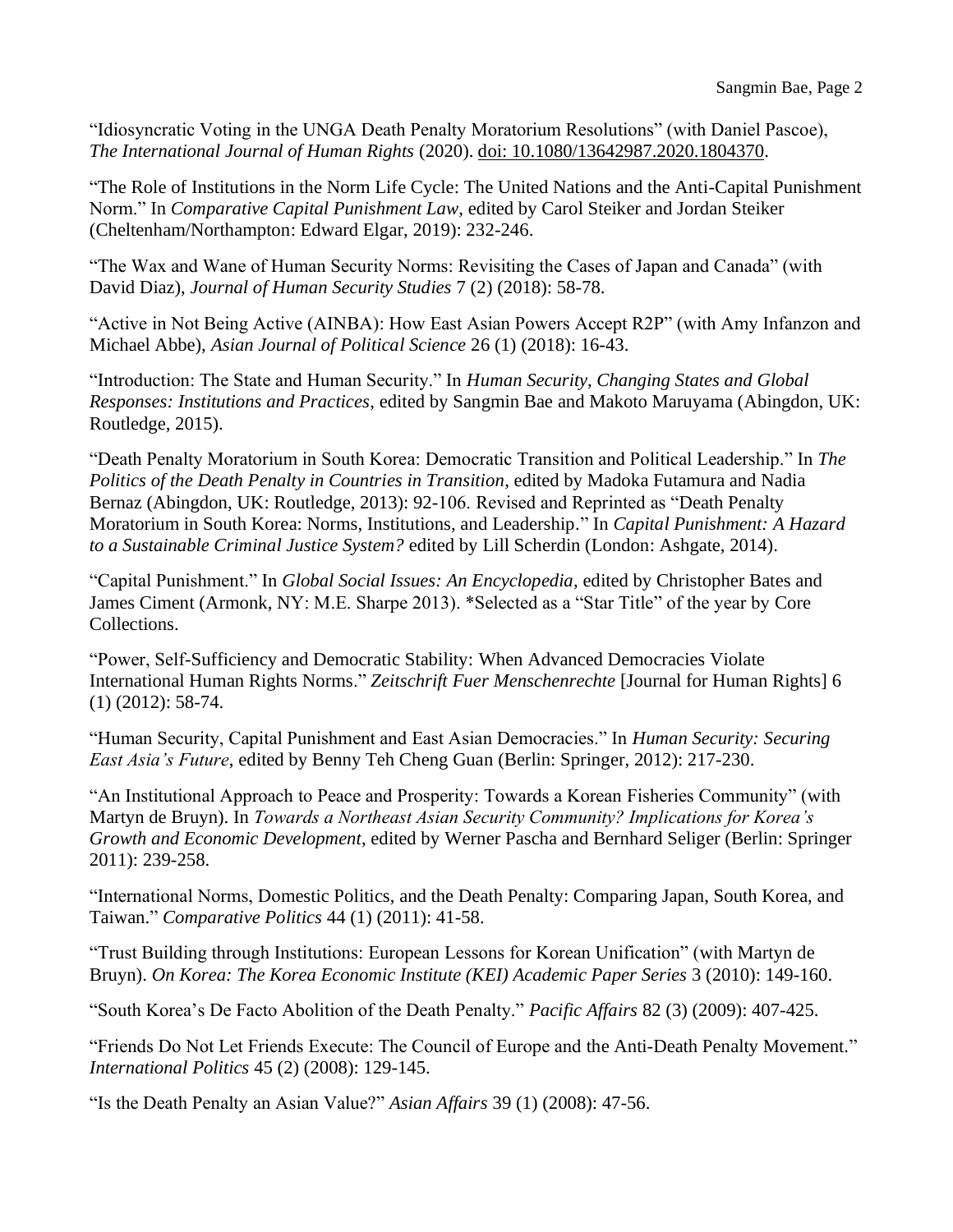"The Death Penalty and the Peculiarity of American Political Institutions." *Human Rights Review* 9 (2) (2008): 233-240.

"The Abolitionist Movement in Death Penalty-Friendly Asia." In *Against the Death Penalty: International Initiatives*, edited by Jon Yorke (London: Ashgate 2008): 229-246.

"Ending State Killing in South Korea: Challenging the Asian Capital Punishment Status Quo." In *The Cultural Lives of Capital Punishment: Comparative Perspectives*, edited by Austin Sarat and Christian Boulanger (Palo Alto, CA: Stanford University Press 2005): 308-327.

"The Right to Life vs. the State's Ultimate Sanction: Abolition of Capital Punishment in Post-Apartheid South Africa." *International Journal of Human Rights* 9 (1) (2005): 49-68.

"NAFTA Ratification and Political Coalitions in the U.S. Congress." *Chongchi Yeon Goo* [Political Studies] (1997): 49-83.

#### **Web Posts and Other Publications:**

["Latest Developments in the UNGA Death Penalty Moratorium Resolutions"](https://www.law.ox.ac.uk/research-and-subject-groups/death-penalty-research-unit/blog/2021/05/latest-developments-unga-death) (with Daniel Pascoe), Death Penalty Research Unit Blog, University of Oxford (18 May 2021).

Book Review in *Pacific Affairs* 83(3) (2010) of David T. Johnson and Franklin E. Zimring, *The Next Frontier: National Development, Political Change, and the Death Penalty in Asia* (Oxford & New York: Oxford University Press, 2009).

#### **Works-in-Progress:**

*From Chrysanthemum to Sword?: Japan's Balancing Act between Human Security and Rearmament* (Book Manuscript). This book explores Japan's promotion of human security ideas and its apparent contradictory path to rearmament. Currently completing the first draft of the book.

"Peace on the Korean Peninsula and Japan's Military Normalization" (with Anna Augustyn). Collaborating with an NEIU graduate student, this research discusses the reconciliation move between the two Koreas and its political impact on Japan-Korea relations.

#### **CONFERENCE PARTICIPATION** (*paper presentations unless otherwise indicated*)**\_\_\_\_\_\_\_\_\_\_\_\_\_\_**

"Idiosyncratic Co-Sponsorship and Dissociation in the UNGA Death Penalty Moratorium Resolutions" (with Daniel Pascoe). The Law and Society Annual Meeting, May 2020 (virtual meeting).

"Co-Sponsorship and Dissociation in the UNGA Death Penalty Moratorium Resolutions" (with Daniel Pascoe). Annual Meeting of the Midwest Political Science Association, Chicago, IL, April 2020 (scheduled but the meeting canceled due to COVID-19).

"Peace on the Korean Peninsula and Japan's Military Normalization" (with Anna Augustyn). Annual Meeting of the Midwest Political Science Association, Chicago, IL, April 2019.

"Idiosyncratic Voting in the UNGA Death Penalty Moratorium Resolutions" (with Daniel Pascoe). Annual Convention of the International Studies Association, Toronto, Canada, March 2019.

"Japan, Canada and Human Security: The Wax and Wane of a Human Security Norm" (with David Diaz). Annual Meeting of the Midwest Political Science Association, Chicago, IL, April 2018.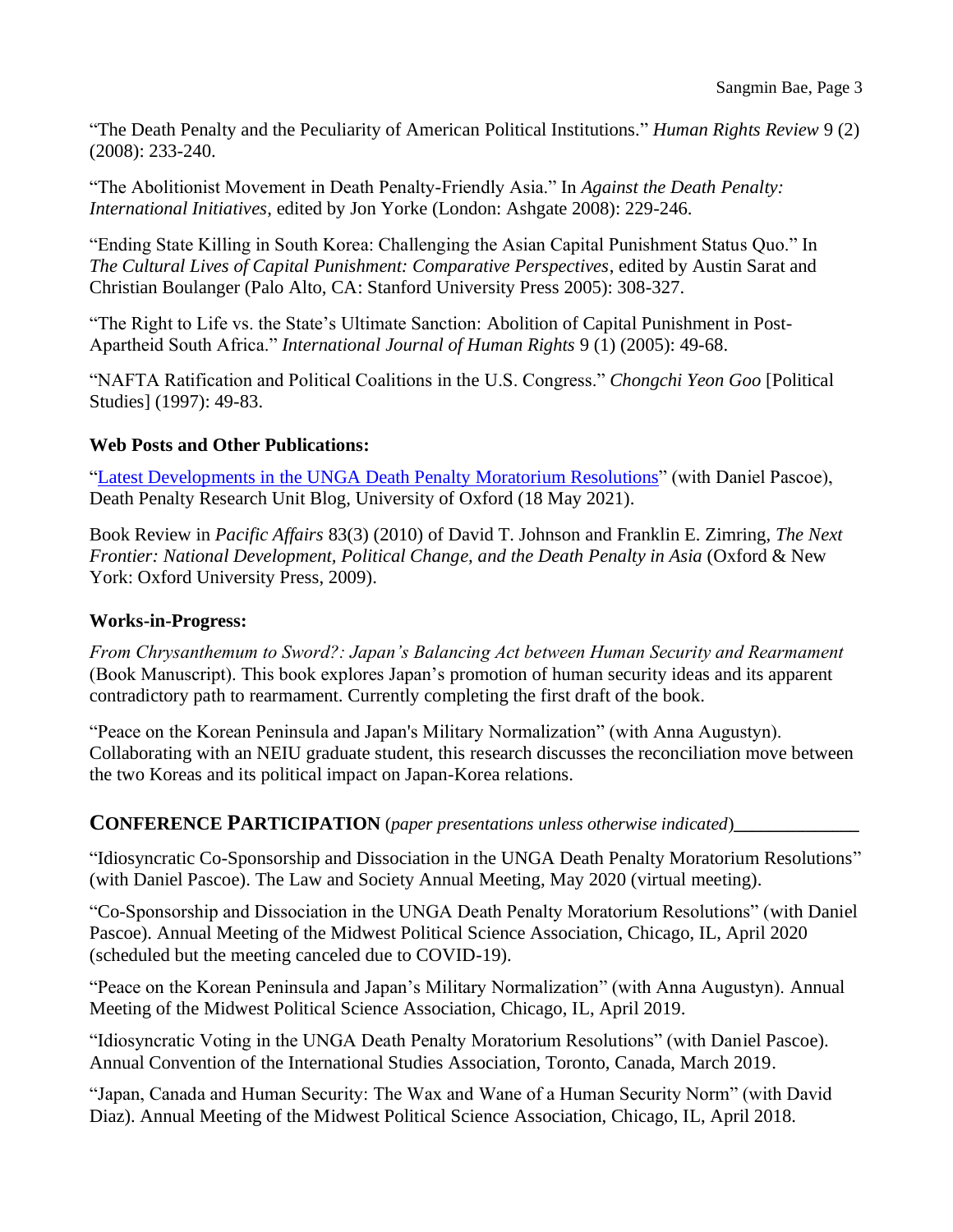Program Co-Chair. Human Rights Section of the Annual Meeting of the Midwest Political Science Association, Chicago, IL, April 2018.

Panel Organizer. "R2P in East Asia: Acceptance, Commitment and Practice." Asian Studies Conference Japan, Meiji Gakuin University, Tokyo, Japan, June 2015.

"Active in Not Being Active (AINBA): How East Asian Powers Accept R2P" (with Amy Infanzon and Michael Abbe). Annual Meeting of the Midwest Political Science Association, Chicago, IL, April 2015.

Chair/Co-Discussant. Panel: "The Role of States in Human Security: International, Transnational, and Regional Perspectives." Annual Convention of the International Studies Association, Toronto, Canada, March 2014.

Program Chair. Human Security Symposium, "Building a Human Security Network between the US and Japan" (in collaboration with the Graduate Program on Human Security at the University of Tokyo). Chicago, IL, March 2012.

"Human Security in East Asia: Japan Leading the Way?" Annual Convention of the International Studies Association, Montreal, Canada, March 2011.

Reader. "East Asian Law and Society--Author Meets Reader--The Next Frontier: National Development, Political Change, and the Death Penalty in Asia." Annual Meeting of the Law and Society Association, Chicago, IL, May 2010.

"Norms, States, and Human Security: Who Promotes the Human Security Norm and Why?" Annual Convention of the International Studies Association, New Orleans, LA, February 2010.

"Self-Sufficiency, Democratic Stability and Noncompliance: When Advanced Democracies Violate International Human Rights Norms." Annual Convention of the International Studies Association, San Francisco, CA, March 2008.

"The Abolitionist Movement in Death Penalty-Friendly Asia." Annual Meeting of the Association for Asian Studies, Boston, MA, March 2007.

Chair/Discussant. Panel: "The Future of National Human Rights Institutions: Political and Legal Perspectives." Annual Convention of the International Studies Association, Chicago, IL, March 2007.

"International Norms, Domestic Politics and the Death Penalty: Comparing Japan, South Korea, and Taiwan." Annual Convention of the International Studies Association, Chicago, IL, March 2007.

"International Human Rights Law and American Exceptionalism" (with Emily Frank and Jon Keyser). Annual Convention of the International Studies Association, San Diego, CA, March 2006.

"Democratic Consolidation in Progress: South Korea on the Road to Abolish Capital Punishment." Annual Meeting of the Western Political Science Association, Oakland, CA, March 2005.

"Human Rights vs. Civil Rights" (with Martyn de Bruyn). Annual Meeting of the American Political Science Association, Chicago, IL, September 2004.

"When the State No Longer Kills: International Human Rights Norms and Abolition of Capital Punishment." Annual Meeting of the Law and Society Association, Chicago, IL, May 2004.

"International Law and the Killing State: A Comparative Approach to Norm Compliance." Annual Meeting of the Western Political Science Association, Portland, OR, March 2004.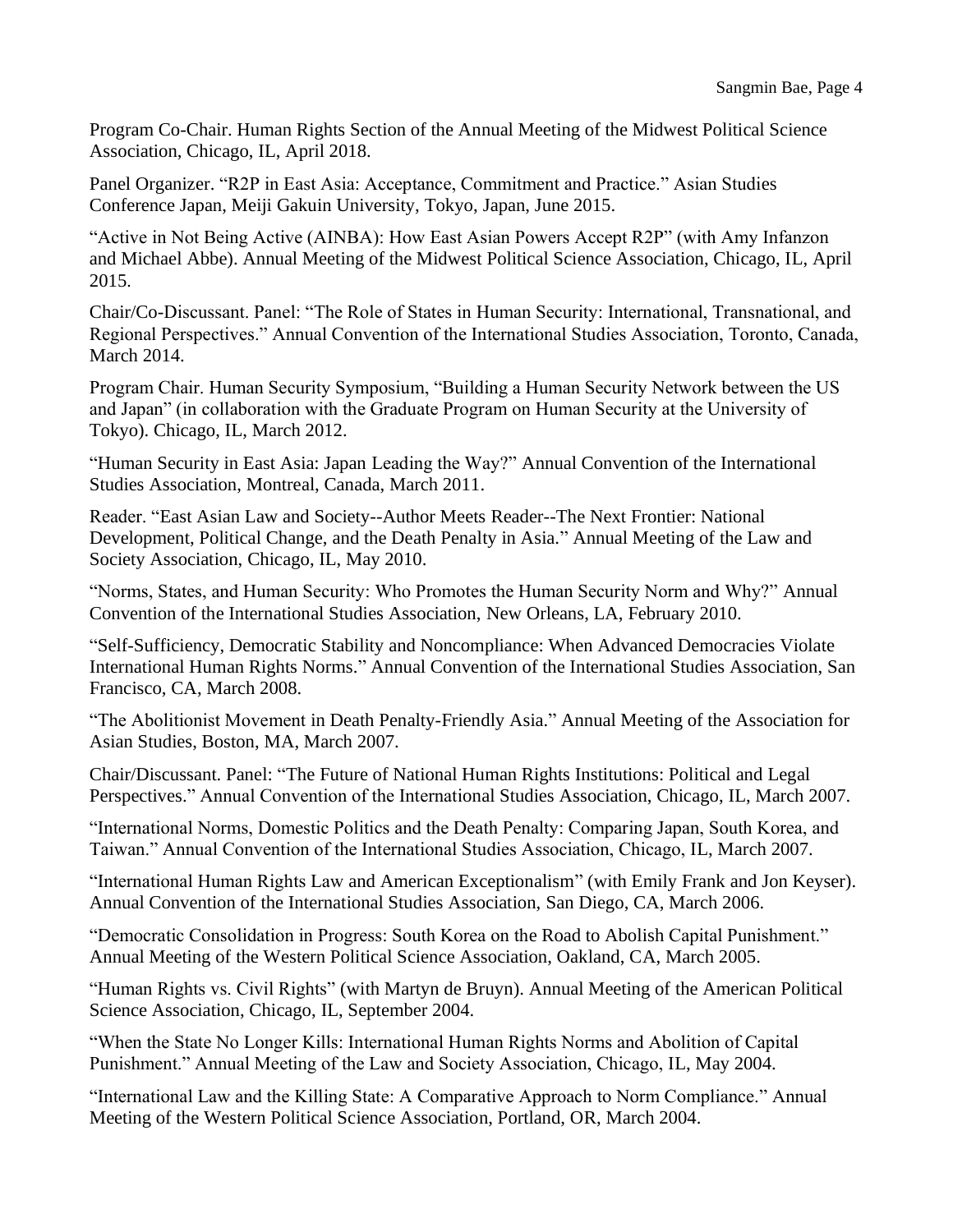"Long Live Capital Punishment: American Exceptionalism in International Norm Compliance." Annual Meeting of the American Political Science Association, Philadelphia, PA, August 2003.

"The Political Grammar of Capital Punishment: The Case of South Korea." Annual Meeting of the Law and Society Association, Pittsburgh, PA, June 2003.

"The Right to Life and the State's Ultimate Sanction: Norm Compliance in the Case of Capital Punishment." Annual Meeting of the Midwest Political Science Association, Chicago, IL, April 2003.

"No More Noose, No More Human Rights Violation: A Way to Abolish the Death Penalty in South Africa." Annual Meeting of the Western Political Science Association, Denver, CO, March 2003.

"International Human Rights Norms and State Compliance: Annulling State Killings in Post-Apartheid South Africa." Annual Convention of the International Studies Association, Portland, OR, February 2003.

Discussant. Human Rights Workshop for the Youth, Sarangbang Group for Human Rights, Seoul, South Korea, January 2003.

"Rational Adopting or Learning?: The Politics of Death Penalty Abolition in Ukraine." Annual Meeting of the Midwest Political Science Association, Chicago, IL, April 2002.

"The Council of Europe, Political Leadership and Abolition of Capital Punishment." Annual Convention of the International Studies Association, New Orleans, LA, March 2002.

"Norm Empowerment and the Abolition of Capital Punishment." Annual Meeting of the American Political Science Association, San Francisco, CA, September 2001.

"Norm Internalization in the Case of Capital Punishment." Annual Meeting of the Midwest Political Science Association, Chicago, IL, April 2001.

"Cyberlinks between Human Rights NGOs: A Network Analysis" (with Junho Choi). Annual Meeting of the Midwest Political Science Association, Chicago, IL, April 2000.

# **INVITED LECTURES\_\_\_\_\_\_\_\_\_\_\_\_\_\_\_\_\_\_\_\_\_\_\_\_\_\_\_\_\_\_\_\_\_\_\_\_\_\_\_\_\_\_\_\_\_\_\_\_\_\_\_\_\_\_\_\_\_\_\_\_\_\_\_\_\_**

"Abolition of Capital Punishment: International Law and State Behavior." Passport to the World Series, Oakton Community College Emeritus Program, Skokie, IL February 2018.

"Human Rights Law, Treaties, and Institutions." University of Texas School of Law, Austin, Texas, April 2017.

"Asian Exceptionalism in Capital Punishment." Hitotsubashi University Law School. Tokyo, Japan, June 2016.

"The Changing Practice of Capital Punishment: A Global Perspective." International Speaker Series. College of Lake County. Grayslake, IL, March 2014.

"Comparison of South Korea and Taiwan in Their Reconciliation with Adversaries." The National Unification Advisory Council of Korea – Chicago Chapter, Wheeling, IL, August 2013.

"Middle Power Identities and Interests: What Compels Countries to Promote Human Security?" Human Security Symposium, The University of Tokyo, Tokyo, Japan, May 2013.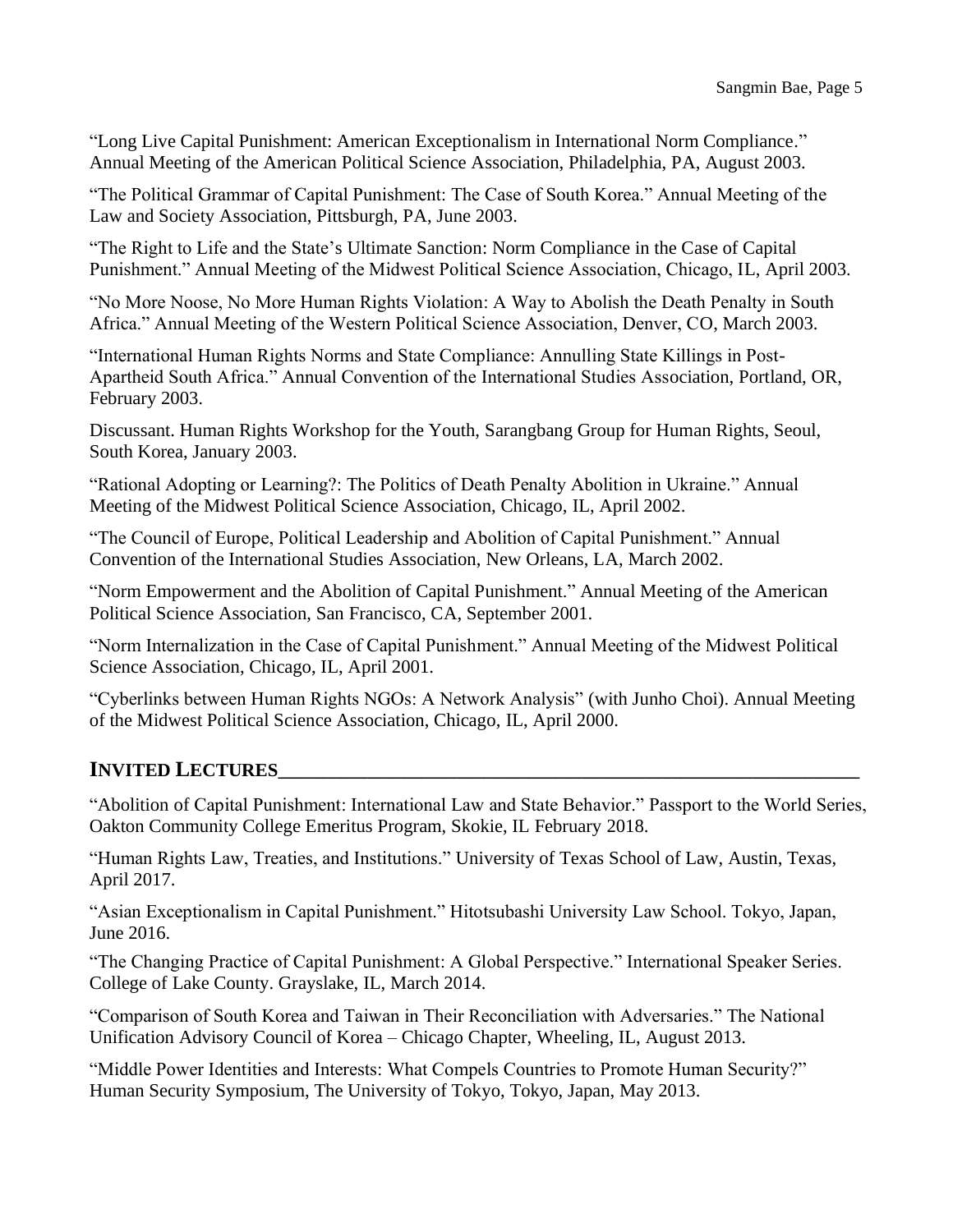"Human Security, Human Rights, and the Death Penalty." The Graduate Program on Human Security, The University of Tokyo, Tokyo, Japan, October 2010.

"Comparative Human Security Policy in Japan, Canada and Norway." Japan Institute of International Affairs. Tokyo, Japan, October 2010.

"International Human Rights Norms and Abolition of Capital Punishment." Hitotsubashi University Law School. Tokyo, Japan, July 2010.

"Norms, Institutions and Leadership: Death Penalty Moratorium in South Korea." The Oslo International Symposium on Capital Punishment in Asia (funded by The Royal Norwegian Ministry of Foreign Affairs). Universitetet i Oslo. Oslo, Norway, March 2010.

"Why Abolition Has Not Occurred in Japan: with Comparisons to South Korea" (with David Johnson). The Oslo International Symposium on Capital Punishment in Asia. Universitetet i Oslo. Oslo, Norway, March 2010

"The Olympic Games, Human Rights and Democratization: The Cases of Seoul and Beijing." The Annual Asian American Heritage Conference. NEIU, March 2010.

"What Kind of Unification Are We Talking About?: European Lessons for Korean Unification" (with Martyn de Bruyn). The Korean Economic Institute. Washington DC, January 2009. Î

"Abolitionists without Borders: Empowerment of the Anti-Death Penalty Norm at the Supranational Level." University College Dublin, Ireland, December 2008.

"Asian Exceptionalism and the Abolition of the Death Penalty." The Annual Symposium on Restorative Justice, Punishment, and the Death Penalty. Utah Valley University. Orem, UT, October 2008.

"International Relations and the Peaceful Unification of Korea." Annual Meeting of the National Unification Advisory Council. Northbrook, IL, November 2007.

"The Debate over North Korea: Communism, Nationalism and the Missiles." The Korean Studies Lecture Series hosted by the Korean American Women's Association. Chicago, IL, July 2006.

"The Law and Practice of the Death Penalty." Feminist Majority Leadership Alliance (FMLA) Speaker Series. NEIU, October 2005.

# **GRANTS, FELLOWSHIPS, AND AWARDS\_\_\_\_\_\_\_\_\_\_\_\_\_\_\_\_\_\_\_\_\_\_\_\_\_\_\_\_\_\_\_\_\_\_\_\_\_\_\_\_\_\_\_\_\_**

Co-Principal Investigator (PI) (with Dr. Daniel Pascoe), Project: "Idiosyncratic Voting in the UNGA Death Penalty Moratorium Resolutions," City University of Hong Kong, School of Law School Matching Fund 2019-2020 (HKD \$114,892).

Principal Investigator (PI) and Project Director, Japan Foundation Center for Global Partnership (CGP) Grant: "Building a Human Security Network Between the United States and Japan" 2011-13 (\$91,069).

Abe Fellowship: "Human Security in East Asia: Japan Leading the Way?" 2009-10.

Committee on Organized Research (COR) Grant, NEIU, 2006-07 (\$3,000), 2009-10 (\$3,000), 2011-12 (\$3,000), 2014-15 (\$4,000), 2018-19 (\$3,784).

Summer Research Stipend Award, NEIU, 2013 (\$5,000), 2017 (\$5,000).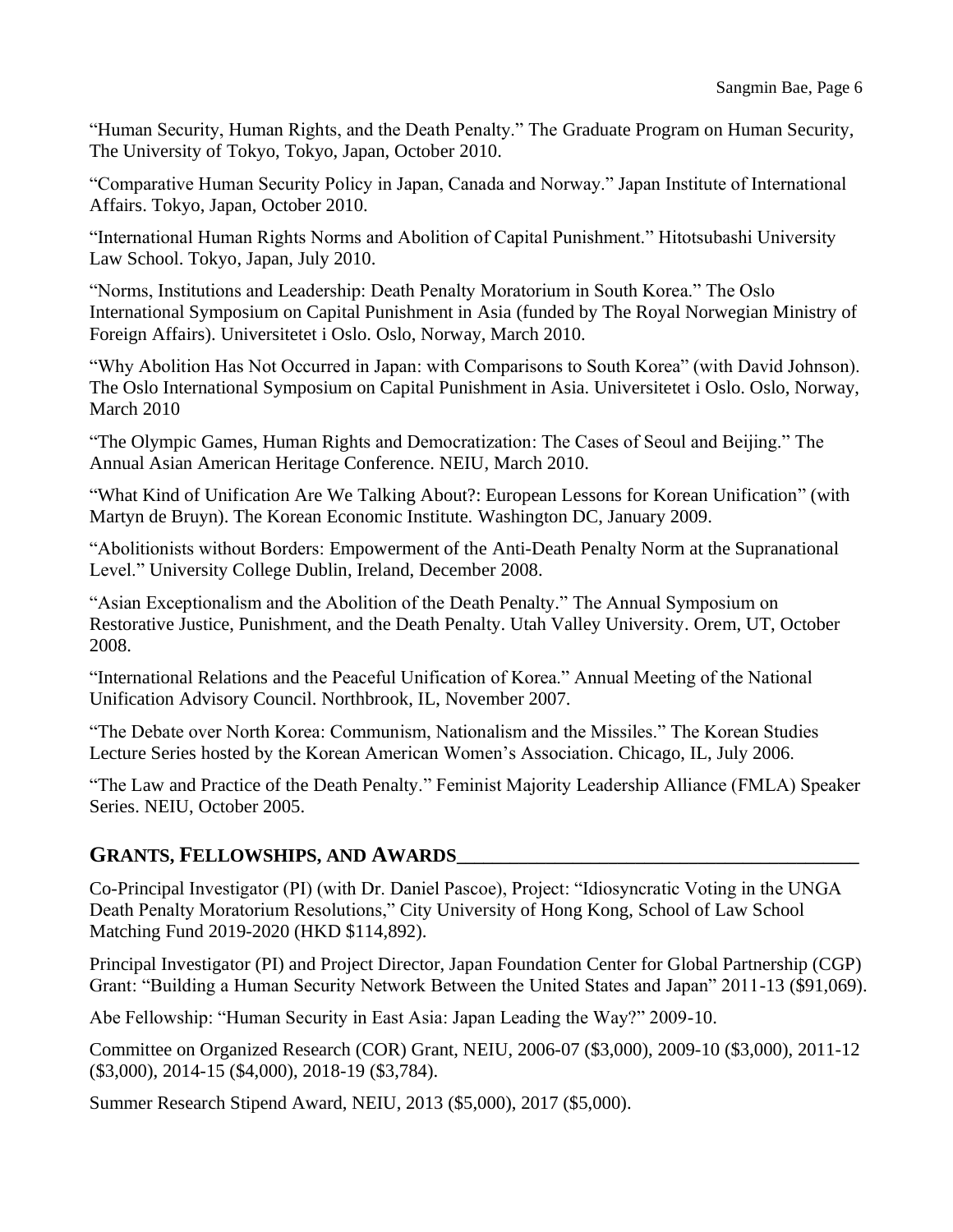CAS Summer Faculty-Student Research Grant, NEIU, 2014 (\$4,000). Faculty Excellence Award. NEIU, 2007-8, 2009-10, 2011-12, 2013-14, 2017-18. Faculty Award of Excellence, Asian American Heritage Committee Awards of Excellence, 2011. Research Travel Grant. Northeast Asia Council, Association for Asian Studies, 2006. American Political Science Association (APSA) Travel Grant Award, 2003. International Studies Association (ISA) Travel Grant Award, 2003. Dissertation Research Grant, Purdue Research Foundation, 2002-4. Frank L. Wilson Award for Dissertation Research Fieldwork, 2002. Outstanding Graduate TA Award, Department of Political Science, Purdue University, 2001. Purdue University Graduate Fellowships, 1998-2002.

# **COURSES TAUGHT \_\_\_\_\_\_\_\_\_\_\_\_\_\_\_\_\_\_\_\_\_\_\_\_\_\_\_\_\_\_\_\_\_\_\_\_\_\_\_\_\_\_\_\_\_\_\_\_\_\_\_\_\_\_\_\_\_\_\_\_\_\_\_\_\_\_**

*Graduate* International Human Rights. NEIU. International Politics of East Asia. NEIU.

*Undergraduate* International Organizations. NEIU, Butler University. War and Peace. NEIU. Principles of International Relations. NEIU. Politics and Governments of North and South Korea, NEIU. International Relations in Asia. NEIU, Butler University. Introduction to Political Science. NEIU, Butler University. Introduction to World Politics/International Relations. NEIU, Purdue University. Theories of International Relations. Butler University. Politics of Human Rights (Senior Seminar). Butler University.

# **PARTICIPATION IN FACULTY DEVELOPMENT WORKSHOPS\_\_\_\_\_\_\_\_\_\_\_\_\_\_\_\_\_\_\_\_\_\_\_**

"Being Japanese: Histories, Identities and Modernities." The Asian Studies Development Program and Central Washington University, Seattle, WA, April 2011.

Human Rights Teaching Conference, "Liberal Arts Education and Teaching Human Rights." University of Chicago Human Rights Program, October 2005.

"Responding to the Writing of Non-Native English Speakers Workshop." Center for Teaching and Learning, NEIU, October 2005.

"Writing across the Curriculum." The Writers' Studio Workshop, Butler University, January 2005.

College Teaching Workshop Series 1 & 2, Center for Instructional Excellence (CIE), Purdue University, January 2001 & February 2003.